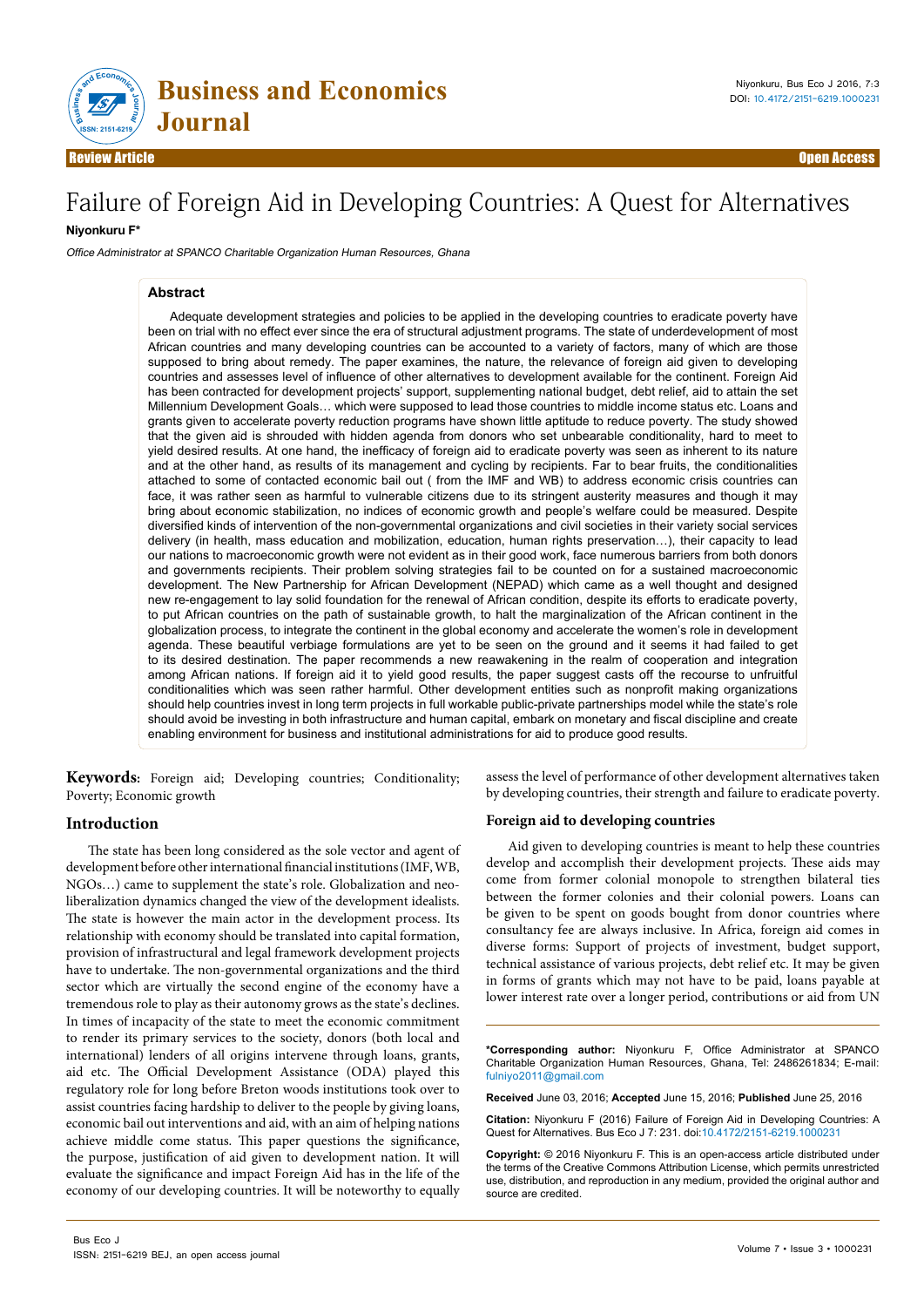institutions, IMF, WB or regional banks. For instance, the USA gives its aid to countries to support: State capacity building to strengthen security and in conflict management and resolution. Or else, build up business partnership by supporting the generation of demand of US goods.

**Nature of foreign aid**: The aid is classified in key thematic areas: Investment in people (social welfare provision), environmental protection and climate change, support to non-state organizations involved in human development, food security and migration issues, (EC) No1905 [1]. It may come to aid to local population in health sectors, education, housing and so forth as it is currently the case of European Union to the people of Burundi. They support civil society organizations to promote the atmosphere of good governance and protection of human rights, protection of natural resources, state building in post-conflict cases; it is also given to support national budget. It can include humanitarian aid meant to offer quick relief intervention to alleviate suffering infringed by man-made disasters and conflicts.

### **Evolution and views on foreign aid**

Historically, foreign aid has received bitter criticisms in the developing countries most especially in Africa. From the 1970's, the dependency theorists viewed aid as a form of exploitation and selfenrichment: Only the elites become beneficiaries of nationally designed projected. On the site of the donors, neoliberals saw in Aid an extortion of resources, a long earned asset being dashed to impoverished nations incapable of making a best use of it to effectively come out of poverty. In the 80's, conditions upon receiving aid were introduced, which in most cases were related to institutional reforms, good economic policies. The Washington consensus introduced the Structural Adjustment Programs (SAP) loans to deal with inefficiency of the state. This Conditionality was later viewed as rather hampering with sovereignty and dignity of countries because of their coercive nature. Jane and Toye [2] saw foreign aid as not only inefficiency to reduce poverty, but as means to foster dependency. In the 90's the wind of neo-liberalism of economy postulated that the world should go Democracy and any state ought to embark on political reforms making institutions as democratic as possible where good governance, respect of human rights and alike were favorable conditions that could make development and reliability possible. The political orientation of the country could determine how much aid it could receive. Aid could therefore be given to countries going aboard the way of electoral reforms, multiparty system and any other political act advocating democratic atmosphere. These aids were also given to nations coming out of long times of conflicts to strengthen peace building in the country, supporting electoral processes or to empower new political formation and civil society organizations. Other factors that could attract aid were prevailing security threats, not only because they destabilize the nation's ongoing development projects, they also derail donors' interest in developing countries. Countries can be easily supported to deal with criminal activities such as human trafficking, cross boarder organized crimes, environmental threats, mainstreaming of gender which are normally connected to poverty [3].

## **Foreign aid and agencies**

After the Marshal Plan which was meant to support European countries after the World War II, on 13<sup>th</sup> January 1960 was born the Development Assistance Committee (DAC) grouping donor countries to offer consultancy platform in regards to Aid. It merged later with other development agencies to form the Organization for Economic Cooperation and Development (OECD). The 2000

United Nations general assembly came to realize that some parts of the world were still in abject poverty and the assembly adopted the Millennium Development Goals (MDGs) that could be summed up in 8 specific objectives: The focus on primary universal basic education, eradication of poverty and hunger, reduction of children mortality and maternal health, combating communicative diseases (HIV-AIDS, Malaria) ensuring environmental sustainability and strengthening of partnership among nations. These goals were to be endorsed and adopted by all nations and approved by the donor community. In 1969 the DAC later adopted the Official Development Assistance (ODA) to standardize the measurement of the source flowing from the DAC governments donors to developing targeted countries. Besides these well-structured donor agencies, we have private contributors giving loans in forms of bilateral cooperation. The selection of recipients are mostly based on set indicators , poverty status, political situation, level of respect of human right [4].

# **Failure of foreign aid in alleviating poverty in developing countries**

In most cases, the aid in forms of economic bail out has been seen as a form of economic exploitation and defective as it tends to rather deteriorate existing economy as in the IMF-related fiscal target always compel the recipient to adopt measures with harmful effects at a long run. In the course of the loans processing, conditionality such as government's withdrawal in social services delivery, hinders government services' expansion and so therefore productivity. Workers are only contracted on part-time basis without being on payroll. As the aid does not come all at once, there is always lacuna in its efficacy. Delays in implementation of projects are due to aid's volatility and unpredictability. It fails have a positive impact as can't be used for a long term investment. Carlos and Nicholas, assert that as it pass through a lengthy bureaucratic process where corruption, mismanagement and misuses make the given aid quite useless. The IMF-based aid retrenches the operation of the public sector by freezing public sector hiring, the retreat ratio increases and social services are NGOized while basic social services delivery are put in hands of private business entities and by so doing, do increase poverty and suffering of the poor who can't afford social services any more. This raises the antistate sentiment when new political formations are dictated by a new economic order.

## **Foreign aid seen as exploitation**

Abundant theories and literature list numerous sources of failure of Foreign Aid but most of them converge on the fact that, Foreign Aid are short term interventions lacking lasting sustainable impact. Some of these blame the world economic structure where LDC are put in perpetual dependency. A mixture of internal and external factors makes aid not be geared towards people's welfare but a long term gain for donors. African political economy is a product of western imposed models and ideologies. My candid view remains, African nations' development may still depend of the willingness of the world powers to give space to nascent economies on their own, or simply depend on the willingness of development nations to set priorities and agenda aimed at standing on their own to design their own fate.

Foreign Aid has always been the last resort of most African nations as its acquisition has not demonstrated much laudable and commendable outcome and here goes the saying that, between two evils, the lesser is preferred. As Morrison [5] noticed, Foreign Aid can only be beneficial if it can positively affect the investment, makes it possible for countries to import capital goods or technology and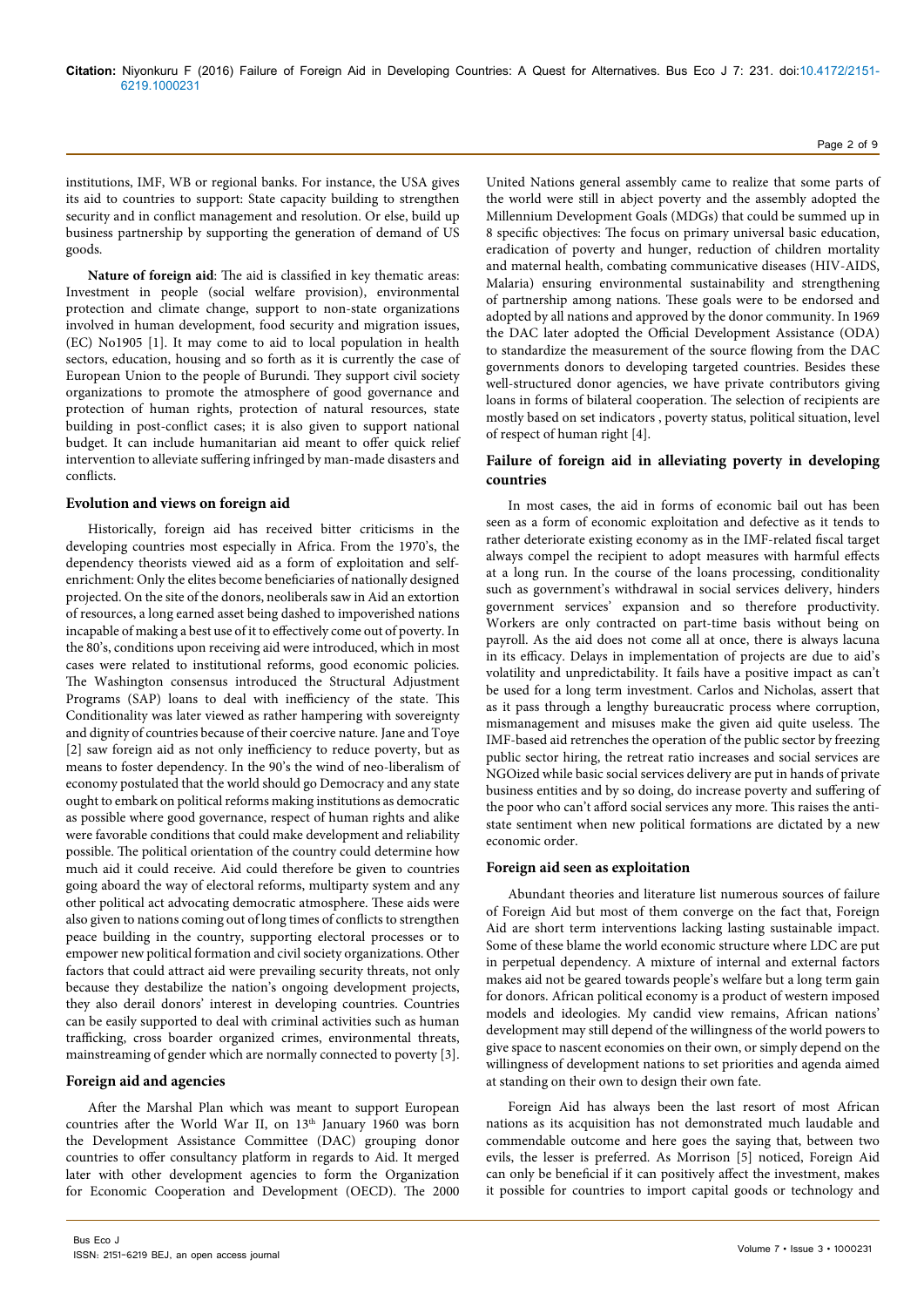does not directly affect the savings rate. Many scholars converged on some factors making Foreign Aid not to work in developing nations especially in Africa: McGillivrray et al. [6] state that it decreases returns as it is mostly heavily influenced by external conditions and also, its relevance in the overall economic growth depends upon the nature and performance of political institutions in place. Foreign Aid is normally contracted for specific reasons: promoting long term economic growth and poverty reduction, to promote the short-term political interests...for Ali A.A.G [7] Foreign Aid remains unfavorable and ineffective as it remains volatile: The mode of disbursement is too lengthy and cumbersome and hence, the country fails to meet the time constraints projects have to take before completion. [8] affirms that the unpredictability of aid flows does not bolster good governance in no way; it hinders coherent government expenditure, or the development of sound institutions' accountability in recipient countries. In Ghana as in many African countries, the history of Foreign Aid showed a relative fiscal stability at the expense of employment at the era of Structural Adjustment Programs. [9] showed how, despite the long relationship with the IMF, the country remained solely dependent on cocoa and gold export. Its recourse to IMF loans where mostly in times of fiscal deficit, high exchange rate and inflation, increased debt and borrowing making the government unable to stabilize the economy.

Elsewhere, though Foreign Aid could increase the access to social amenities and services, such as a relative rise in school enrollment for the basic education and health, this could not follow the increase of facilities and quality of services in those facilities. In some studies made, [10] saw that it can only stabilize deteriorating poverty but not improve the situation, simply because it can take a longer time before the impact can be felt. Experiences however differ in many nations as Aid is meant to solve diverse problems but in most cases, its volatility and unpredictability makes it difficult for countries to factor it into long term spending plans and include it in budgets and therefore, its efficiency is questionable. In their study, Pycroft and Marthis [11] showed how donors may prefer to release their funds to solve problems other than the sectoral priorities set by the governments where these funds are highly managed by their own experts and or by independent NGO's which are merely implementers of already designed projects. Funds meant to help governments achieve its mandate to combat poverty and alike may be directed by foreign policies of hidden economic or political agenda whereas, they must be subjected to adhere to conditions hard to meet, meant to enable its best utilization. Good signals of good governance, liberty and freedom of the citizens, security and human rights, constitutionally laid down governing system allowing participation and democratic institutions to operate; are those dependant variables if trespassed can result into freezing, withholding or withdrawal of aid. One may now ask if we still need foreign aid and in case we don't, what can be the alternative of our so dependant economies suffocated by both endogenous and exogenous factors.

## **Conditionality and its real impact on aid**

Along history, Foreign Aid has been viewed in different angles by both recipients and donors: In 70s it was criticized to be a form of domination and exploitation as it always fall in the hands of unprepared grounds, in the hands of leaders with no real vision, weak institutions and corrupt officials. In 80's , with the rise of neo-liberalism, Foreign Aid was seen as harmful to local economies and the Washington Consensus came with unbearable conditionality hard to be met. In 90's, these Conditionality whose greater part was to obstruct any socialist policy formation in the countries under development, they imposed a democratic regime with a full capitalist economy. This also led to the

formation of political parties and allowed competition on the political scenes to gain power [12]. This was meant to deny over tenure on power and a possible dictatorship which could hinder development and do away with western interest. It was toward the end of this period that we had nascent issues of security, like terrorism that drew attention of donors on matters concerning migration, etc. After this era, the world economic crises made poorest countries to be highly indebted and the London Club had to persuade creditors to be conscious on aid and impose Conditionality to countries receiving Foreign Aid so that they may put in place measures that could make it possible for them to pay back [13]. This Conditionality was seen as substitute of collateral assets as donors ensure that there is a clear and sound economic policy which will enable aid yield fruits. Other analysts saw them as safeguard to moral hazards. This could be more frustrating when donor countries send their own experts to monitor the usage and usefulness of the aid to persuade and encourage the implementers to adhere to pre-established agreement. Though this can be a way of ensuring being paid back, it has been also a way of imposing economic policy to countries as many name it imperialist way of keeping a hand on the management of affairs of other nations for their own gain [14]. Despite this bitter criticism, Foreign Aid, if well utilized, Rodrik [15] saw that it can improve domestic economic policies by inducing consistent flow of income over time. Here is the justification.

## **Justification for conditionality**

Aid is always given under Conditionality whose acclaimed aim is to ensure effectiveness in resolving problems for which they were to resolve. This aid can be withheld, removed or cancelled in times of trespasses or failure to adhere to Conditionality which are seen as sine qua none factors making aid yield results. Among many of these, good governance and the rule of law have been identified as fertile grounds where aid could produce good fruits. Simply because the conducive political environment can foster accountability, formulate good policies which enable transparency and practice of human rights, respect of legal foundation of the state , constitutions and other political governing precepts. It is a view that such an institution can offer a good environment for business and facilitates investment and protects interest of the people and their properties. In 1990's France warned its partners to forcibly democratize institutions as they sought to enhance institutional strengthening more especially in electoral processes and other institutional arrangements capable of making reforms possible.

## **Failure of Foreign Aid's conditionality to reduce poverty**

Again, imposed conditionality has demonstrated a very minimal impact on policies. The Foreign Aid which is a disputed form of domination by some people was seen as ineffective when, it falls into wrong and poor programs and policies, where there is poor or lack of monitoring mechanisms from donors to avoid principal agent dilemma. The other non-negligible factor is the ownership of policies. If suggested policies are from political leaders who are the same implementers, there is likelihood that the aid yield fruits. But, if the policies are a form of imposed programs, it may not match with the realities and the needs on the ground, which will eventually result into failure of aid. To be successful, there should be coherence between the donors' plans of actions and what the country aspires to achieve as objectives because the two may be conditioned by different drivers. This often happens in rural development projects where programs are drafted in high offices with less or no real a priori research to determine what is really needed by beneficiaries as they are not involved in policy elaboration. Other factors may come from global current economic and political situations where new measures (health, security and

#### Page 3 of 9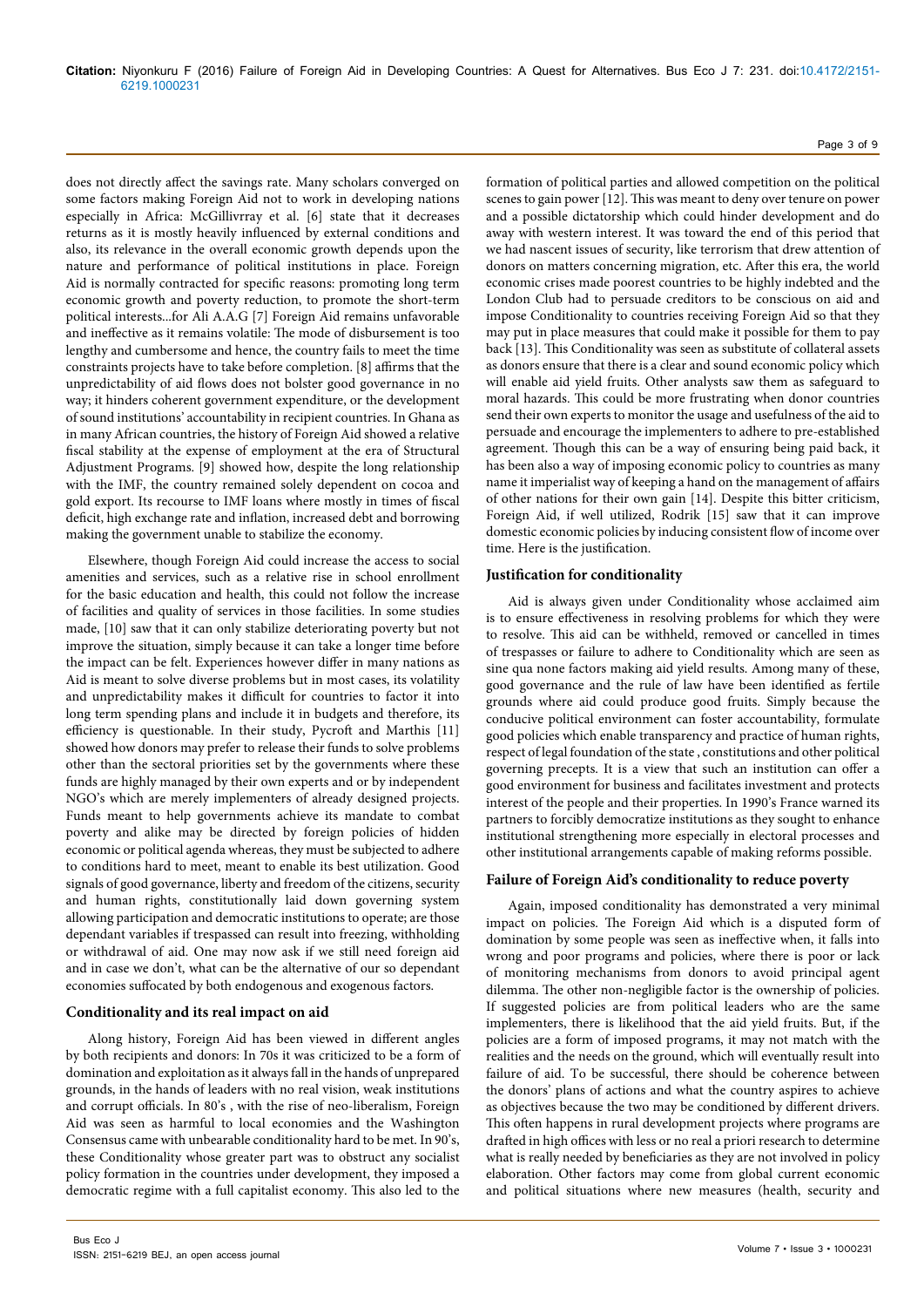environment) may need to be imposed to nations for the general good. One of the other factors occasioning failure of the aid is that they resolve existing problems and fail to dig deep and tackle the grassroots issues. On one hand, conditionalities' positive impact can be good only where aid is meant to tackle a real problem the society is facing. On the other hand, the non-adherence to conditionality may hinder the performance of aid especially when it is aimed at reducing poverty. The question here is easy to answer. If Foreign Aid is something that has been in operation since 70's what accounts for the current state of poverty of nations that have been receiving aid over several decades now? Part of the answer is, the aid always falls into unprepared grounds, and donors do not care about pre-donation situation but care much about post-donation periods. Burnside and Dollar [16] assert that it can only spur growth if it is channeled through well-established economic systems allowing its best use. They add that aid can only have positive impact on growth in developing countries which have adopted good fiscal, monetary, and trade policies, otherwise, the acquisition of aid will compel those systems to install first sanity in fiscal and monetary policy. In the presence of poor policies, aid has no positive effect on growth whatsoever. As any other pro neoliberal theorists, the government whose concern remains on social welfare provision (Education, health, housing…) may not meet the target as these services remain unproductive, but mere government expenditures.

Most scholars do not commend Foreign Aid as they qualify it as impediment and intrusive in as much as their positive impacts remain unmeasured. For them, unless it is contracted to accomplish already started projects, it rather weakens feeble state's ability to deliver unless it supports ongoing state-owned, negotiated and implemented ones with no conditionalities.

## **How foreign aid can be beneficial**

In relation to growth, aid is not always to be seen as useless though we still need to investigate where it has ever shown good outcome. Lipton, Toye and Cassen [17] made it clear that, though it may not bring about growth, it may help in poverty reduction. It may also increase the cash flow without benefiting directly the needy ones. Where Foreign Aid seemed to create much impact was where it was linked to projects aiming at attaining the Millennium Development Goals or supporting national budgets or used for public investment.

Hassan [18] argued that, foreign aid is not evil in itself to our African economies. It must only support existing started projects, increase import, technology transfer and strengthens national currency, lower inflation and minimize devaluation of the economy. Rather than cutting down the expansion of provision of social welfare services, it has rather the obligation to make its provision more inclusive and extensive as many rural African zones still needs government's intervention to raise the leaving standards up. Unlike other scholars, he thinks these aids should rather be meant to improve social services as an investment in people will be more beneficial to our nations rather than investment in areas where benefits are shared among a few elite. The aid that is not meant to improve infrastructural constraints, to improve the leaving standards of the poor rural zones still living on rudimental agriculture of substance, the foreign aid which is not addressing the issues agriculture today, aid which is not meant to reduce poverty by implementing people-centered projects, empowering the lives of the marginalized citizens, aid which will not lead to macroeconomic development…would eventually lead to a failure because the cause of our lagging behind would not have been touched.

Conclusively, Foreign Aid can only yield results when it is

consecrated to improve lives of the poor ones through variety of empowerment programs (both for woman, unemployable youth and vulnerable). It should help the government generate employment which will increase their living standards and the level of consumption. It can have positive impact when it facilitates technology transfer, invest in research and high education, build strong competitive market and freedom of all sorts to create enabling environment for investors. Where things have been better, loans and grants were able to facilitate the expansion of small scale businesses, credit unions, microfinance, savings and loans institutions, agricultural cooperatives in rural areas and many more services empowering the most impoverished, but also supporting nascent development third sectors' development projects. To some extent, the foreign aid should not attract any conditionality that will make the poor poorer and rich, richer. It should be given and foremost, be contracted when it is most needed and not be taxable and impose external conditions which are likely to make it fruitless.

# **Other Alternatives for Poverty Alleviation in Africa**

## **IMF loans and bail out: Overview**

IMF loans are financial assistance contracted by a country experiencing economic hardship beyond its ability to manage. They come in forms of short-term loans aimed at doing away with financial deficits. The contracting parties agree on some conditionality upon reception of the funds, whose main purpose is the guarantee its usefulness and the ability of the contracting country to pay back. They are measures imposed to the countries laying down economic policies meant to readdress the situation that led to the need of borrowing. Fiscal policies are imposed compelling the government to reduce public spending and borrowing: It is in most cases cutting down number of subsidies, privatizing the social services delivering institutions, etc. African governments have been contracting these loans seen as harmful to the overall economy by most researched made, though it has been the necessary evil in some cases.

Let's remind that the IMF and the World Bank, in their early conception, worked on the quota contributions from member countries. Each country had to pay to the fund according to a quota. This fund constitutes the basic source for loans to country members in order to correct balance of payment issues. Different types of loans from the IMF are linked to the size of national quota measured on the basis of a formula which includes the country's national income, foreign exchange reserves, size and fluctuation of its foreign trade, export dependence and many more factors [19]. The sum the country can take away from the fund is determined by its quota. The first 25% is not subjected to any conditionality but the remaining three must be taken after a standby agreement has been signed and this agreement consists of the Fund's directives to put in place and implement stabilization program called conditionality at times going along with authority measures to foster fiscal discipline. The Fund later established the Extended Credit or Fund facility (ECF/EFF) allowing countries to draw beyond its quota up to 3 years if it is able to implement an economic stabilization program agreed by the Fund and adhered to performance criteria.

The IMF loans are seen as funding programs that comes in times of serious imbalance in the economy, when there is a huge account deficit, high inflation caused by malfunction of the economic system or when experiencing deficit in the domestic budget. The IMF loans are contracted to correct these imbalances and three types of policies are imposed to come out successful: Policies restraining demand (restricting government's expenditures, limiting credit creation,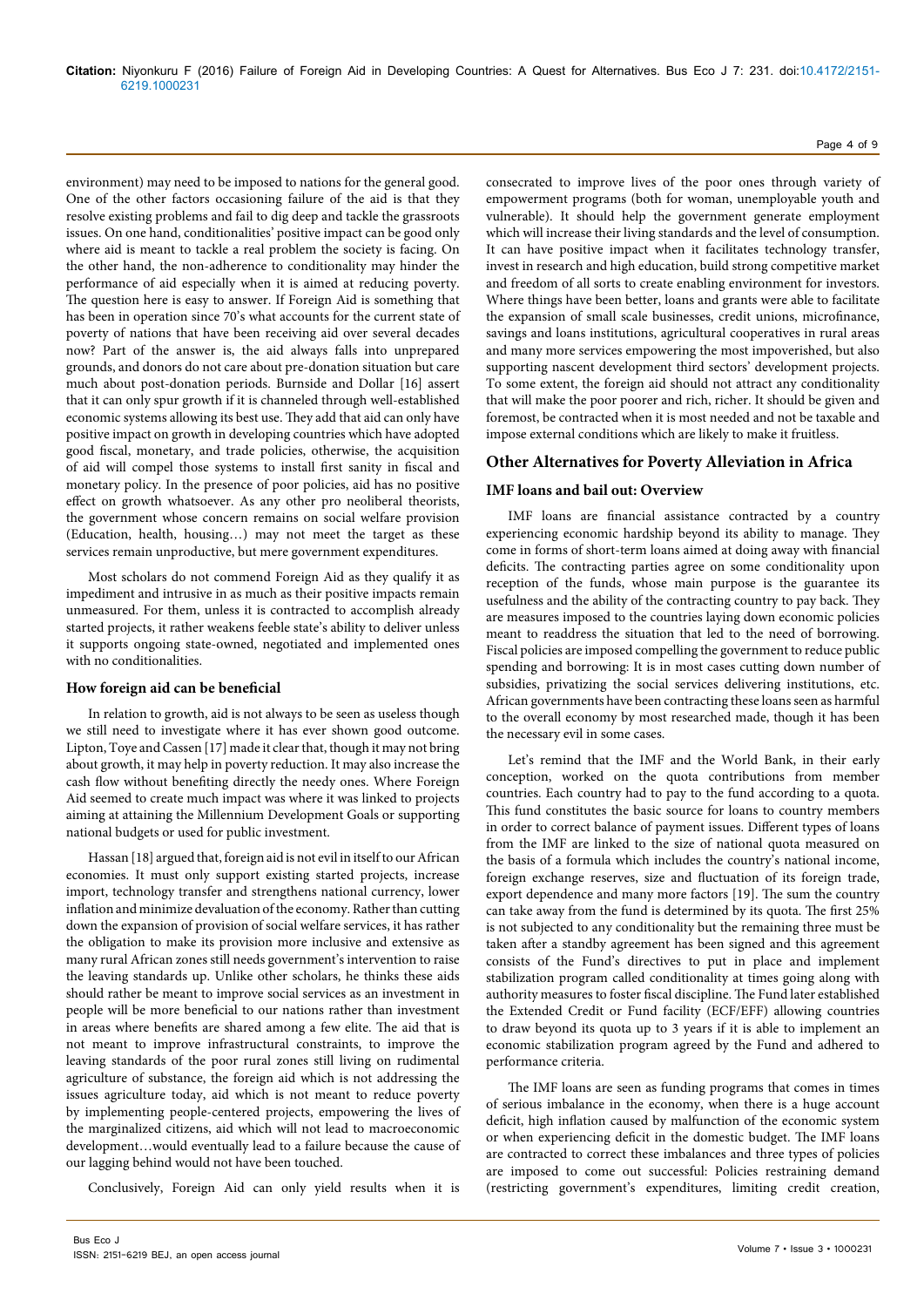increasing taxation methods and revenue collection, restricting net hiring etc), policies meant to redirect the resources towards tradable (work on the exchange rate devaluation, price reform) and policies meant to readjust the economic performance (financial reform, import liberalization. The historical accounts of the IMF loans traced back to 1980's showed that the implementation of these three type of policy has rather hinged on the overall well being of the people as the rise of unemployment in the priority sectors (health and education) have led to deterioration of living standards of already poor citizens. The outcome could be gravely be felt by all sectors of the economy and could worsen cases because conditionality imposed could not work well in all cases. It was shown that, where the little success could be marked was where funds were injected in long term investment projects that strengthened job creation and employment in the informal sectors.

The WB bail out have been characterized by constraining fiscal and monitoring policies namely: a residual government's intervention in social services delivery, the privatizations of key social services provisioning institutions and state owned enterprises, import-export liberalization, higher interest rates, freezing of net hiring in non priority sectors . In their quest to arrive to sustainable economic growth, they tend to engage the government to implement measure that can lower the inflation, rebuilding the foreign exchange reserves.

## **IMF loans/bail out effect on the economy**

**The case of Ghana:** We have earlier noted that the government calls upon the WB bail out for multiple and varied reasons: policy support, partnership in projects' execution, technical support or funding ongoing programs. Ghana had had lasting relationship with the IMF since Kwame Nkrumah's government. The recent recourse to IMF was dictated by unfavorable economic conditions that the country faced. In 2014 and some few years earlier agreements were signed between IMF and the government once again or a three year Extended Credit facility which was a programmed stabilization program after the country had continuously experienced significant domestic and external vulnerability on the back of a large fiscal deficit slowing down the economy by raising the inflation. Sydney and Godfred [20] showed how all these were caused by weak revenue performance, large wage bill, rising cost of debt service, decline of import due to the depreciation of the cedi, the economy incapable of providing import substitute due to weakened manufacturing industries as the energy crisis strongly hit the sector. The lack of government's expenditure restraint and the continuous central government's borrowing because if its inability to go by strict monitory policy framework which rather accumulated public debt over time. The country had no other alternatives than to appeal for IMF's intervention.

The IMF's intervention in Ghana's case was not to allow a smooth cash flow but fiscal discipline. It came to install sanity in the financial management where expenditure were to be monitored, wastage cut down, corruption minimized and mismanagement checked. It was in a form of austerity measures whose emphasis was to restrict mass employment, job cuts, freezing on public sector recruitment etc. Together with some homegrown strategies, (tax administration review, slowing down the government's expenditures (declared in the Wenchi Consensus), these measures were to be implemented upon reception of the help.

Besides other conditionalities, the so called benchmarks were attached to the loan: freezing net hiring in key sectors, measures were to be implemented to control the inflation, monitory tightening and revenue collection especially on the utility services providers.

Readjustment of petroleum tariffs was an order of the day, tax policy and administration was to be checked while public sector management consisted of cleaning up the payroll. Revising most revenue collections methods and all these measures were to be implemented in 5 different areas according to IMF [21]. First, the macroeconomic framework where adjusting and restoring the debt sustainability, elimination of fiscal dominance of monitory policy and working on fiscal consolidation policies by for instance making sure that the energy crisis was minimized. The second area was the fiscal policy that embraced a whole range of activities. The third area was the structural reforms to strengthen public finances and fiscal discipline. This included minimizing the public sector spending, budget transparency, payroll clean up, wage bill control, restructuring of the statutory funds, improve revenue collection, natural resource management etc. the fourth area was the monitory policy and the management of the exchange rate regime which was to deal with inflation reduction, central bank financing central government and state owned enterprises to be eliminated. The Fifth area was the economic growth and social protection agenda. This was to adopt new targeting methods in programs dealing with social protection and safety net services. The national household registry could improve funds management. Buxton and Ampah [22] added that a gradual shift of public expenditure from current to capital spending supported by the channeling the new oil and gas revenue into productive projects such as infrastructure and reliable power generation.

In the course of the IMF's program, the Government of Ghana was asked to defer the payment of GHC855 million to Ghana Education Trust Fund (GETFUND), the NHIS Fund and the District Assembly Common Fund (DACF). These measures fatally handicapped the ongoing projects in the districts levels. The net hiring freeze in non priority sectors will interfere with health and education as masses of trained nurses and teachers were not being posted. The deferred statutory payment to the National Health Insurance Fund will have a negative impact on health care on the deprived and vulnerable. The delay of DACF release will restrict rural districts to embark on local level infrastructural projects. In the study made by Bawumia [23], The District Assembly Common Fund (DACF), the Ghana Education Trust Fund, National Health Insurance Scheme, School Feeding program, Payments to government contractors were all in arrears on time of IMF loan cycling. The removal of subsidies on number of items saw fuel prices and utility tariffs galloping, what worsened the living standards of poor people. For him, for the IMF bail out to work meant the Labor Union association should not demand better wage increase as the government would be compelled to increase salaries, what will be a trespass to the conditionality of the loan. Industries will be laying off workers as the power crisis persists… The Ghana Statistical Service showed how prices of commodities have highly increased; inflation was not being stabilized. On the economy, a consistent decline of public investment has further hindered economic growth. In the study made by Benjamin et al. [9], going by IMF dictates of deferring domestic payments to local suppliers, the government of Ghana in 2009 accumulated new domestic payments arrears to suppliers of goods and services to the tune of GH¢ 855 million against a 2008 figure of GH¢830 million. The study showed that these arrears greatly affected payments in the energy, roads and other Ministries, Department and Agencies (MDAs) projects. Also, the accumulation of payment arrears constitutes proxy borrowing by Government which locks up working capital of suppliers of goods and services to Ministries, Departments and Agencies (MDAs) of government.

This is just a smaller view of the impact of the IMF loans on the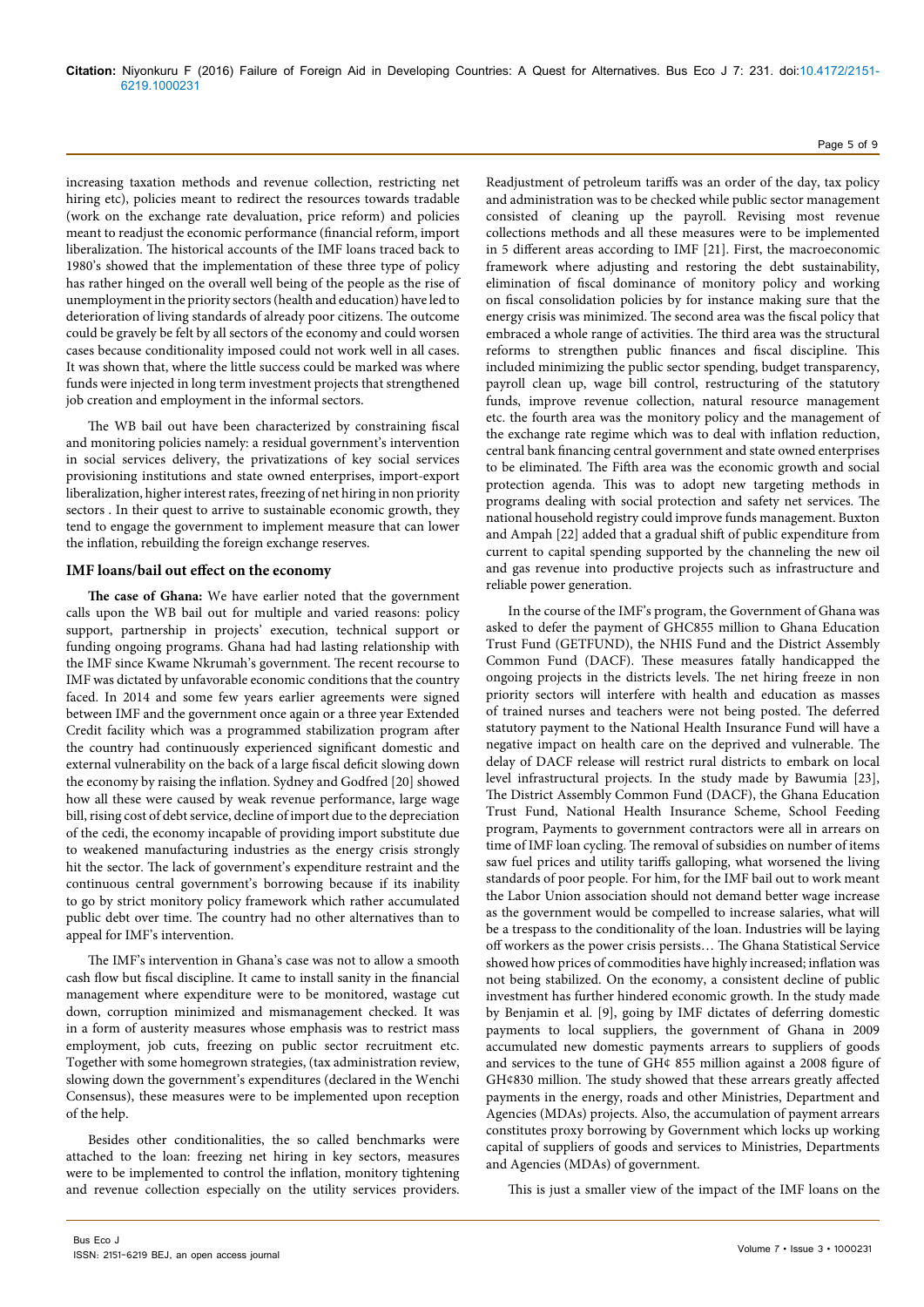life of the economy, especially the social sectors. No tangible proof has indicated that with IMF loans things could get better during and after its implementation.

## **Non-government organizations in developing countries**

If the Foreign Aid has been seen ineffective to reduce poverty in poor countries, there should be other alternatives. In many African countries, there are influx of non-state controlled development entities and agencies which complement the efforts of the government to supply goods and services to the people. Most of these are non-profit making organizations operating as independent bodies involved in social services delivery. Some are local while others are foreign initiatives, institutionalized and well organized bodies staffed with professional administrative personnel working across nations. Reaching out the people far better than the government, these nongovernment organizations (NGOs) may work with local organizations for capacity building, social services delivery, poverty alleviation programs such as relief services, improvement of health or involved into education sector as supporters and partners of the local education system. Some of these organizations work hand in hand with local organizations to advocate for human rights or. Some are faith-based institutions promoting welfare of their members through a variety of schemes. The larger organizations have wider scope and can support grassroots organizations which in most cases are faith-based bodies known as grassroots organizations (GROs) working as mere issuebased ephemeral which cease to operate when the problems they intended to solve end.

In early 70's NGOs were not known yet in the sphere of projects' development. They were perceived as short-term relief services providers, whose real impact could be seen in emergency response and their visibility came to bear in late 70's with adoption and implementation of structural adjustment programs where the state relinquished and withdrew its direct intervention in basic service delivery, what increased vulnerability and poverty especially in developing nations. The state was found incapable of assisting its people and donors preferred channeling their aid into the hands of these NGO's Lewis [24].

Since 1980's NGOs were seen as the last resort in development and were bridging the gap widened by the state's inability to reach out the needy citizens. Operating as non-state entities, these humanitarian organizations were founded on philanthropic basis to assist the state meet its obligation to the people. They are known for their usage of innovative and experimental approaches centered on community participation Bebbington et al. [25].

As studied earlier before, NGO's roles were more seen in the areas of advocacy, human rights advocacy, and empowerment and as capacity builders by providing what the state was not able to offer. They had to fill the gap created by the market where they serve as evaluators, auditors and were self-designed to solve matters of public interests. Operating in most rural zones, they locate their services where they are most needed. They have been playing tremendous role in institutions' accountability. Nair [26] studied that in Pakistan, Bangladesh and India, the political situation of the country is determined by the level of NGOs; which fostered and called for equal representation in governance. However, Clark [27] discovered that NGOs emerged in Indonesia and Vietnam as the state's hegemony to expand the limited political space available to civil society. In other parts of the world, [28] saw that in Uganda, they were used as giving patronage networks of political leaders unlike in Latin America where according to Drabek

[29], they have rallied with opposition to strengthen the role of the civil society where they can be used to mobilize and sensitize the poor of their conditions, appealing on behalf of the marginalized for a possible change. Again, in most Latin America, they were seen as democratizers and social change triggers and played a major role in political reforms and remained active in state-societal relationship.

**The roles of NGOS:** Instead of relying on loans of IMF and other international institutions that impose conditions and remittances beyond the nation's ability to bear, some countries allow these NGOs partake into the formulation, design and implementation of development projects as they don't require any sine qua none conditions and they become part of the vectors of development in the country. What makes them more effective and better than the foreign aids is that, they don't only offer their financial assistance, they also empower the less advantaged portion of the population by promoting good governance when they advocate for human rights, environmental protection and sustainability, fight against abuses to vulnerable people (children and women) and encourage participation of the population into the development processes of nations [30]. Unlike bilateral donors injecting funds into corrupts governments, NGOs have research department and policy units and they respond to known problems and they resolve concrete problems with or without government's intervention. But, at times, they do involve local governance for transparency sake and mutual accountability and risk sharing. In the south, NGOs can be a source of change as they play advocacy role and act at times as part of the civil society to exercise external pressure to governments and foreign donors to commit themselves on vital issues. They can also compel donors to honor their promises or be the carrier and bridge between the government and their donors because, foreign aiders may relinquish releasing funds through governmental institutions with low credibility by lack of confidence, but prefer supporting NGOs initiatives. Besides, faith-based NGOs such as Christian Relief Services and some Muslims' organizations, ally with these NGO's to champion causes of the poor majority of the people. This may be through sensitization and mass education for instance prevention, control and management of communicative diseases, environmental protection etc.

**Efficiency of the NGOS:** First, NGOs are flexible, well equipped, funded and staffed. They are well informed on the needs on the grounds and reach out remote places and penetrate rural zones hardly visited by government officials. Their major roles here are a twofold mission: Services delivery and policy advocacy. In the social delivery, they are into a whole range of social welfare provision. This may include community development programs where health services, education, sanitation and housing are improved. Their role is mostly felt any time the government adheres to austerity measures and withdraws from social welfare provision when most concerned institutions go private. They are there to fill the gap left by residual government's intervention. In this era of neo-liberal economy, the government's prime interest is in profit maximization, competition with global economies and any time they contract foreign aid, they are remanded to adhere to the idea of cutting down government's expenditure.

Secondly, the NGO's are into advocacy where independent researched works are used to request for assistance and aid. They constitute the bridge between donors and poor countries as they have a wider international coverage and their publications serve as testimonies which at times are been based on to intervene and help. On local level, they enforce, influence public policy as they campaign for people's rights by protesting against violation of human rights by both citizens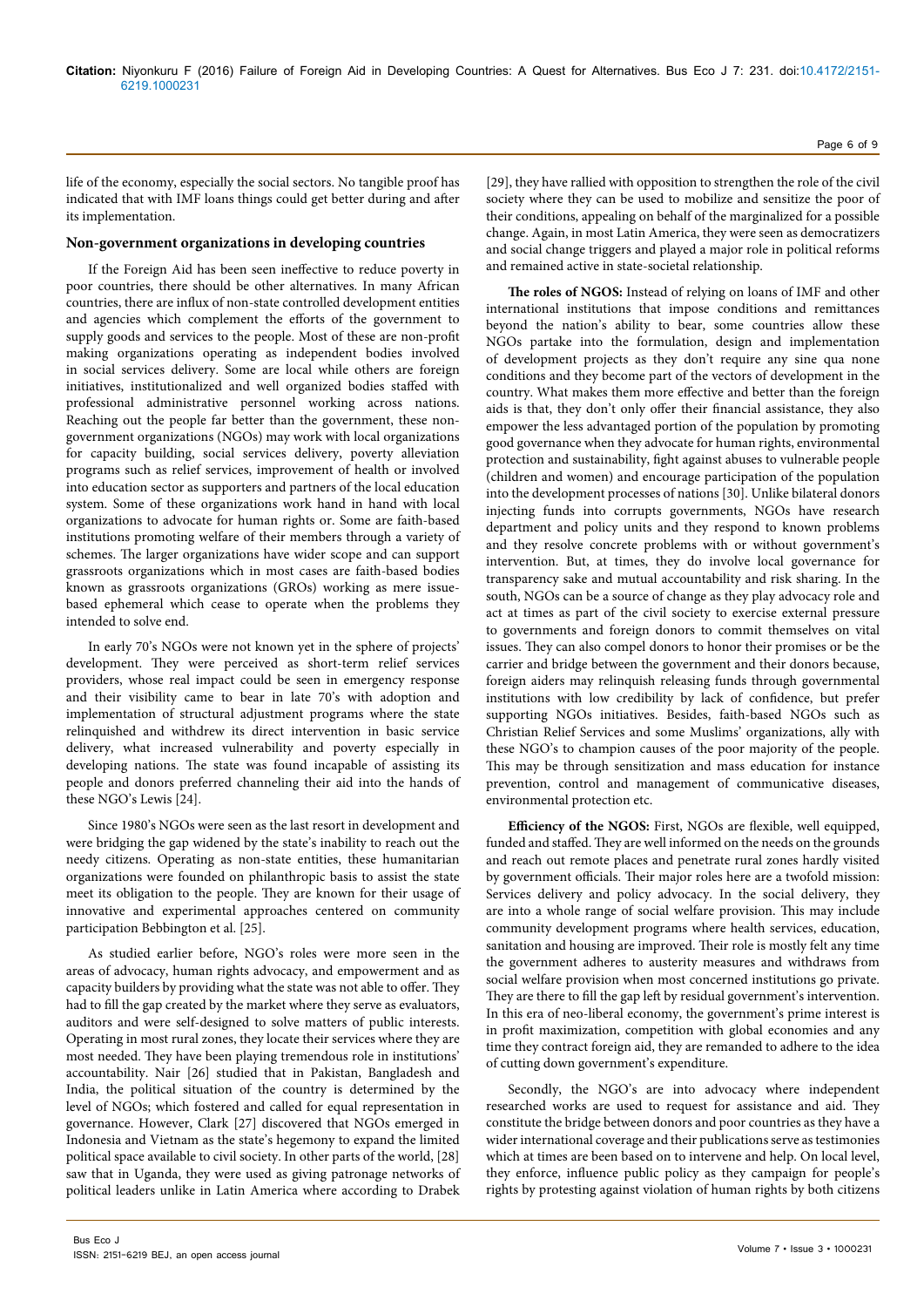and governments elites. Fisher [31] noted their role in environmental protection. In southern America and Eastern Asia, he showed how they have contributed to the acceleration of democratization of institutions and in enforcing the rule of law. They have been supporting coalition movements and compelled governments to opt for sound policies. In most cases, NGOs are labeled as other forms of western domination and they rather prefer to empower the local organizations to remain neutral as most projects are executed for some political ends.

Third, more than governments, NGOs are innovative, adaptable and flexible. They are better informed and most of their activities are cost effectives as they hire interns and volunteers who don't require many payments. They fill the gap left by the government and may participate in job creation more especially in rural communities.

**NGO's shortfalls in poverty eradication:** In this study, if these organizations have laudable projects of such magnitude, why do we still experience poverty at a high level where their presence is so condense? The relationship between the state and the NGOs in services delivery is most times marked by conflict of interest, duplication of policies: rendering the same services to the same beneficiaries. NGOs fail to eradicate poverty for the following reasons: Their choice of location plans of activities, duration and scope of operation depends on donors' geopolitical priorities. Their intervention tends to align with political, economic and social agenda of the donors. These donors implement short-term projects and fail to tackle real root causes of problems and this make NGOs incapable of creating significant impact. Their intervention is to resolve an existing problem and not proactively fight the causes of issues. They are so much concerned in professionalizing their services to meet the donors and beneficiaries positive appraisal and requirement for their own survival. Their life span depends upon the donors' ability to supply funds as most of them are non-profit making entities and, the prevalence of the conditions leading to their presence in the area. For them, we can sarcastically join Hudock [32] who states that, 'poverty must remain for them to survive'. Others identify lacuna in the field of NGO's operations especially local organizations where, there is a lack of synchronization of services as some tend to offer the same services to the same beneficiaries. Elsewhere, poor monitoring and lack supervision make their activities' visibility inaccessible as they have their own internal evaluation modules. This is when their activities are short-lived with immeasurable impact as the same issues occur later after they have left because they are interested in tackling emerged problems not their causes. Relief services are not adequate for poverty reduction and what is needed is a proactive approach seen as preventive. In some cases, they work within political boundaries where they have limited access to some key areas. Their activities are spontaneous and act when funds are available; hence they lack strategic planning as donors' funding remains unpredictable.

## **The African home-grown initiatives: Nepad's case**

In response to the failures of the Structural Adjustment Programs' ability to redress African economies, what could our continent take as alternatives and what have been the results of those home grown initiatives? In its own discourse to deal with its own development predicaments, several local or foreign interventions have been in operations seeking to find ways the continent's lagging behind could be mitigated. The Lagos Plan of Action of early 1980s and subsequent continental joint efforts ignited series of actions in the realm of economic cooperation and political integration. The African Priority Program for Economic Recovery of 1985, the Cairo Agenda for Action of 1995, the UN program for Accelerated African Recovery and Development (UN-PAARD) of 1986, The UN Economic Commission for Africa (UN ECA)

of 1989, the OAU's Charter for Popular Participation in Development in Arusha in 1990, the UN New Agenda development in Africa of 1991, the AOU's Abuja Treaty for African Integration and Development of 1991 where the African Economic Community (AEC) was launched in the same year; here came the African Common Market Agreement and eventually the creation of the African Union and many more commissions of cardinal importance. They laid foundations which were initial attempts to rethink ways which could render African economies more vibrant, independent and prosperous. None of these created a real difference and poverty remained rampant and fast growing though there has been relative positive change in some nations. The New Partnership for African Development (NEPAD) came as a well thought and designed new re-engagement to lay solid foundation for the renewal of African condition whose projects were being supported by governmental efforts, Regional Economic Committees (RECs), multilateral development institutions, United Nations' key departments and many development agencies. Inspired by African conditions, it was prepared, owned, designed, developed, adopted and implemented by African leaders and the role of the international community was solely in the realm of support and funds activities [33]. NEPAP and its main component African Peer Review Mechanism (APRM) was to compliment earlier established African initiatives by recognizing where help was needed most and by redefining what seemed a priority to most countries: Sectoral priorities were to bridge African infrastructural gap by closing the divide in the sector of energy, transportation, watersanitation, adoption of human resource development initiatives. But also, to enforce the pledge of national leaders to advance democracy, promote sound economic management, peace and security and people centered development projects by help of its African Peer Review Mechanism (APRM). The pillars of the NEPAD were to eradicate poverty, to put African countries on the path of sustainable growth, to halt the marginalization of the African continent in the globalization process, to integrate the continent in the global economy and accelerate the women's role in development. In all these, it anticipated the help of national governments to achieve the Millennium Development Goals in most African countries, which was hailed by the G8, supported by the AU and its stakeholders in development [34].The APRM was its well thought means and tools to foster good governance and all that could create conducive environment for NEPAD's projects' successful implantation. This was done in forms of questionnaires distributed to national governments as a self assessment means to inform on the state of economic program on courses and measures being implemented to advance the course of the program. The set up team was to review the forms and formulate action plans to the country support mission and so far, Rwanda, Ghana, Mauritius and Kenya were able to be assessed for this end. The APRM's failure meant the failure of NEPAD as it was its right arm. Part of its failure could be accounted to the fact that it was a voluntary initiative that had no formulated sanctions and punitive measures to enforce compliance to adhere to set norms, which according to donors made it look like a toothless tiger. Its missions couldn't work in countries where no conducive political and economic environment was possible and national leaders understood differently its functions.

**NEPAD's Incapacity to achieve its goals:** Despite its warm welcome in many nations and massive external support, NEPAD like any other program earlier designed for Africa, had its own potentials to break this vicious cycle of increasing poverty, underdevelopment and it was the long awaited program that could counter global powers and clean up messes left by the SAP's implementation. It was to be the remedy of African ills out of western direct powers… NEPAD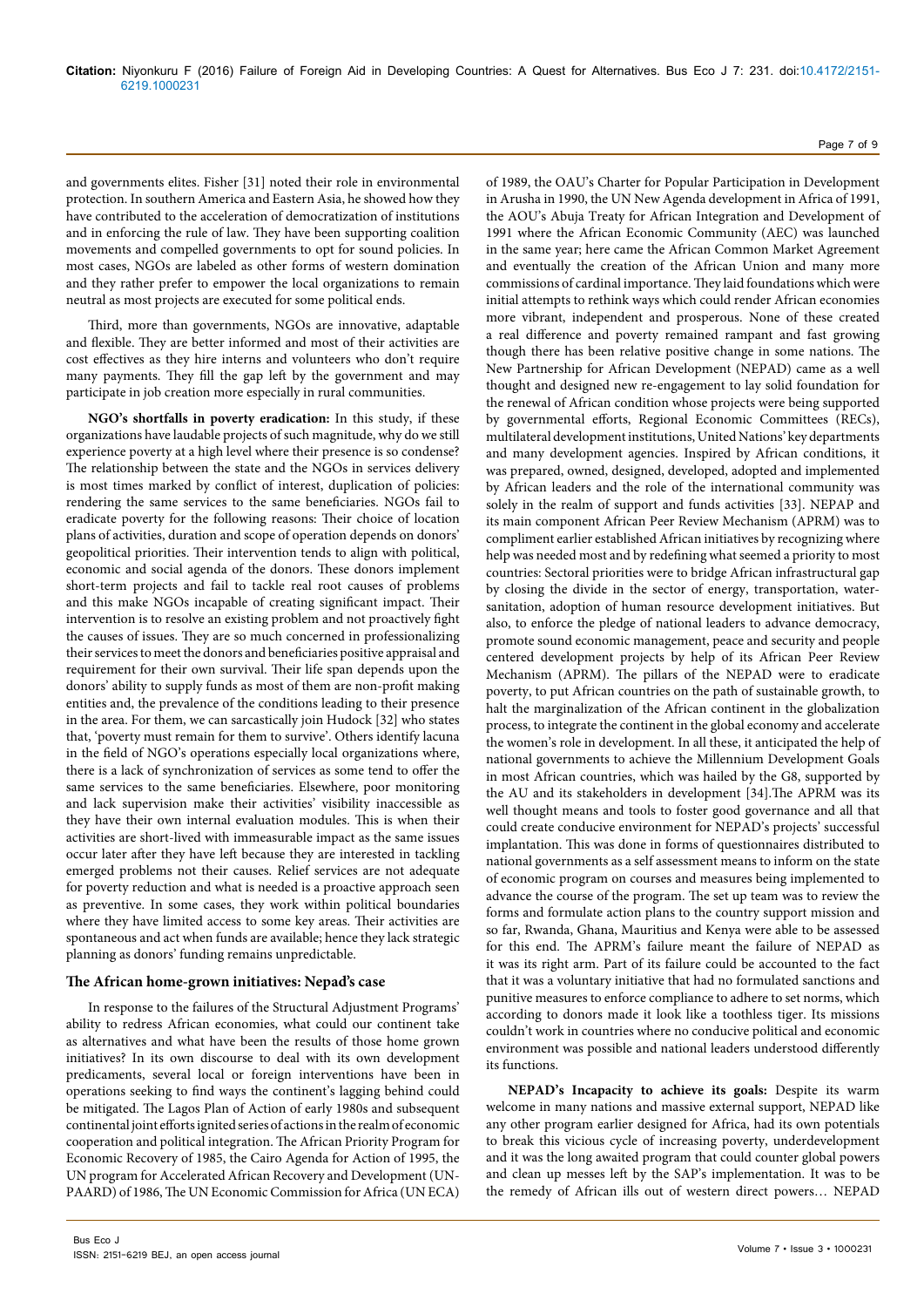and other earlier mentioned initiates, such as the Alternative African Framework to Structural Adjustment Programs for Socio Economic Recovery and Transformation (AAF-SAP-SERT), later called AAF-SAP, they were to be the successful economic and social self-sustaining forms of indigenization of development process by implementing self-reliance projects (in trade) and in regional cooperation. Their real impact remained impalpable and reliable enough to ascertain comparative change for these simple facts: Policies were of a top-down approach of course of action that had not involved the key social policy implementers and designers which are essential in development: The NGOs and the CSOs which have their unique ways of raising awareness of priority issues and being more informed on the grassroots level are not being consulted in policy formation but are invited to help in implementation [35-40]. The other imminent possible causes of failure was the conflict of interests among top overseers where ownership of NEPAD's policies seemed South African under Tabo Mbeki's leadership from its incisions to its implementation while top leaders and promoters where Nigerian president (O. Obasanjo) Algerian president A. Bouteflika and A. Wade the Senegalese leader. In NEPAD, though a lot has been done, the lacuna remained looking at the magnitude of issues to tackle. Countries have different urging economic needs and as there has not been a common denominator the African Peer Review Mechanism (APRM) could not have easy access to countries' statistical data base, it remained ineffective and as it stands today, in some countries like Ghana, South Africa, Senegal, Rwanda, Algeria and many more, it's obvious it had done some laudable projects but Africa is not just that. If Africans can now proudly stand out and proclaim aloud the economic liberation and whatever goes along with it due to NEPAD's projects, I will be so much surprised. Meaning, NEPAD is likely to die off without realizing its mission [41].

## **Conclusion and Recommendation**

A paradigm shift needs to be drawn for the scope of foreign aid in developing countries to yield fruitful results. Putting recipients in perpetual state of dependency, foreign aid has not proved any basis to be relied on as conditionality attached to aid makes it inefficient to eradicate poverty: stabilizing the deteriorating economy, the yardstick of take off can't be accounted on aid as long as vulnerable category of the poor experience harsher conditions when some social services are withdrawn or put in the hands of profit making bodies, when key social welfare providing institutions are privatized. In this study, it was shown that no matter the form of foreign aid, its relevance in the poverty reduction remains questionable: Being short-term programs addressing already identified superficial issues, they fail to offer a more lasting solution to vital societal economic dilemma. In most cases, the hard to meet conditionality such as the ban on employment worsen the situation, the living standard of the poor citizens ….especially when utility bills go up, when tax increases and the local currency depreciate causing inflation to discourage the lower income families. The question was what could be the alternative for countries to do without foreign aid. The non-government organizations, civil society, which were seen to play a vital role in the development of a country, face their own internal and external predicaments rending their services dependable, conditional and fail to make difference at a higher scale. Working individually under different politically and economically oriented donors, their work could be meaningfully assist government's mission by synchronizing their services and collaborate with the stakeholders (the state and donors) both in policy formulation and implementation. The homegrown initiatives started by African leaders have not yielded any reliable results to be based on to imagine a brighter future. The papers however identified ways to go by so as

to avoid IMF bailout caused by excessive payment imbalance due to many factors: In most cases, revenue hemorrhage caused by improper tax administration, government's over spending and borrowing... This could significantly be reduced when rigorous domestic revenue collection strategies, tax reforms, laying down stronger institutional reforms, fighting corruption and all conditions leading to revenue and public funds evasion. Not refute foreign aid as such, its usefulness will occur when contracted to be used in the government's short and long term public investment (infrastructure) and human capital (health and education) which is likely to create enabling environment for industries, foreign investors. To yield results the foreign, once directly injected in the productive investment projects, making it possible for the gain of the weight of local currency… Conditionality attached to it should be waved so as to maximize its usefulness. It can also be used in institutional consolidation and building to create fertile grounds enabling transparency and confidence from donor community.

#### **References**

- 1. Ali AAG, Mwalwanda C, Suliman Y ([1999\) Official](https://www.google.co.in/url?sa=t&rct=j&q=&esrc=s&source=web&cd=10&ved=0ahUKEwjU2vXnquHNAhUIvY8KHe2FCSIQFghVMAk&url=http%3A%2F%2Fjae.oxfordjournals.org%2Fcontent%2F8%2F4%2F504.short&usg=AFQjCNEiX3bkjjywiPLzn30qM-okDF9l2A&cad=rja) Development Assistance to Africa: an [Overview. Journal](https://www.google.co.in/url?sa=t&rct=j&q=&esrc=s&source=web&cd=10&ved=0ahUKEwjU2vXnquHNAhUIvY8KHe2FCSIQFghVMAk&url=http%3A%2F%2Fjae.oxfordjournals.org%2Fcontent%2F8%2F4%2F504.short&usg=AFQjCNEiX3bkjjywiPLzn30qM-okDF9l2A&cad=rja) of African Economies 8: 504-527.
- Asante SKB (2006) Implementing the New Partnership for Africa (NEPAD). Challenges and the Path to Progress. Ghana Academy of Arts and Sciences, Accra.
- 3. Bawumia B (2015) The IMF Bailout: Will the Anchor Hold. Central University College, Accra.
- Bebbington A, Hickey S, Mitlin D ([2008\) Introduction: Can](http://pubs.iied.org/X00003) NGOs make a difference? The challenges of Development [alternatives. pp: 3-37.](http://pubs.iied.org/X00003)
- 5. Benjamin A, David K, Jody W, Mensah O (2010) Implications on IMF Loans and Conditionalityon the Poor and Vulnerable in Ghana. ActionAid Ghana, Accra.
- 6. Brass JN ([2012\) Why](http://www.sciencedirect.com/science/article/pii/S0305750X11001926) do NGOs go where they go? Evidence from Kenya. World [Development](http://www.sciencedirect.com/science/article/pii/S0305750X11001926) 40: 387-401.
- 7. Burnell P ([1999\) Britain](http://www.tandfonline.com/doi/abs/10.1080/01436599814244)'s new government, new White Paper, new aid? Eliminating world poverty: a challenge for the 21st [century. Third](http://www.tandfonline.com/doi/abs/10.1080/01436599814244) world quarterly [19: 787-802.](http://www.tandfonline.com/doi/abs/10.1080/01436599814244)
- 8. Burnsid AC, Dollar D (1997) Aid, Policies and [Growth. World](http://papers.ssrn.com/sol3/papers.cfm?abstract_id=569252) Bank Policy [Research](http://papers.ssrn.com/sol3/papers.cfm?abstract_id=569252) Working Paper No. 569252.
- 9. Buxton JK, Ampah SK (2015) The IMF & MCC requirements to Ghana: Economic Report. GN Research, Groupe Nduom, Accra.
- 10. Clarke G (1998) Non-Government [Organizations](http://onlinelibrary.wiley.com/doi/10.1111/1467-9248.00128/abstract) (NGOs) and Politics in the developing [World. Journal](http://onlinelibrary.wiley.com/doi/10.1111/1467-9248.00128/abstract) of Political studies XLVI: 36-52.
- 11. Drabeck AG ([1987\) Development](https://ideas.repec.org/a/eee/wdevel/v15y1987i1pix-xv.html) Alternatives: The challenges for NGOs: World Development 15 ( [Supplement\) ix-xv.](https://ideas.repec.org/a/eee/wdevel/v15y1987i1pix-xv.html)
- 12. Edwards M, Hulme D (1992) Making a [Difference: NGOs](https://books.google.co.in/books?id=9sK3AAAAIAAJ&source=gbs_navlinks_s&redir_esc=y) and Development in a Changing World. Earthscan [Publications: London.](https://books.google.co.in/books?id=9sK3AAAAIAAJ&source=gbs_navlinks_s&redir_esc=y)
- 13. Ebbington A (2005) Donor NGO relations and [representations](https://www.escholar.manchester.ac.uk/uk-ac-man-scw:1b737) of Livelihood in non[-governmental](https://www.escholar.manchester.ac.uk/uk-ac-man-scw:1b737) aid Chains. World Development 6: 937-50.
- 14. (EC) No1905 ([2006\)Supura](http://ec.europa.eu/internal_market/securities/docs/prospectus/reg-2004-809/reg-2004-809_en.pdf) note 26, art 20, Annex.
- 15. Fallon J, Sugden C, Pieper L (2003) The [Contribution](http://www.oecd.org/countries/papuanewguinea/35402503.pdf) of Australien Aid to Papua New Guinea's Development [1975-2000. Evaluation](http://www.oecd.org/countries/papuanewguinea/35402503.pdf) and Review Series, No[.34. AutralianAid: Canberra.](http://www.oecd.org/countries/papuanewguinea/35402503.pdf)
- 16. Francis S (1987) Should Conditionality Change? in Kjell, J[-H. \(1987\) the](https://www.diva-portal.org/smash/get/diva2:277664/FULLTEXT01.pdf) IMF and the World Bank in [Africa. Conditionality](https://www.diva-portal.org/smash/get/diva2:277664/FULLTEXT01.pdf), impact and alternatives: Scandinavian Institute of African [Studies: Uppsala](https://www.diva-portal.org/smash/get/diva2:277664/FULLTEXT01.pdf).
- 17. Fisher J ([1998\) Nongovernment: The](https://www.questia.com/library/85951996/nongovernments-ngos-and-the-political-development) NGOs and the Political Development of the Third World, CT [Kumarian: Hartford.](https://www.questia.com/library/85951996/nongovernments-ngos-and-the-political-development)
- 18. Ghana Statistical Service ([2014\) Ghana](http://www.statsghana.gov.gh/glss6.html) Livings Standards Survey Round 6: Report,[Accra: Ghana](http://www.statsghana.gov.gh/glss6.html) Statistical Service.
- 19. Gillary M, Hermes N, Lensink R ([2006\) Controversies](https://ideas.repec.org/a/wly/jintdv/v18y2006i7p1031-1050.html) Over The Foreign Aid: It works, It doesn't, but that depends" Journal of International [Development](https://ideas.repec.org/a/wly/jintdv/v18y2006i7p1031-1050.html) [Vol](https://ideas.repec.org/a/wly/jintdv/v18y2006i7p1031-1050.html) 18.